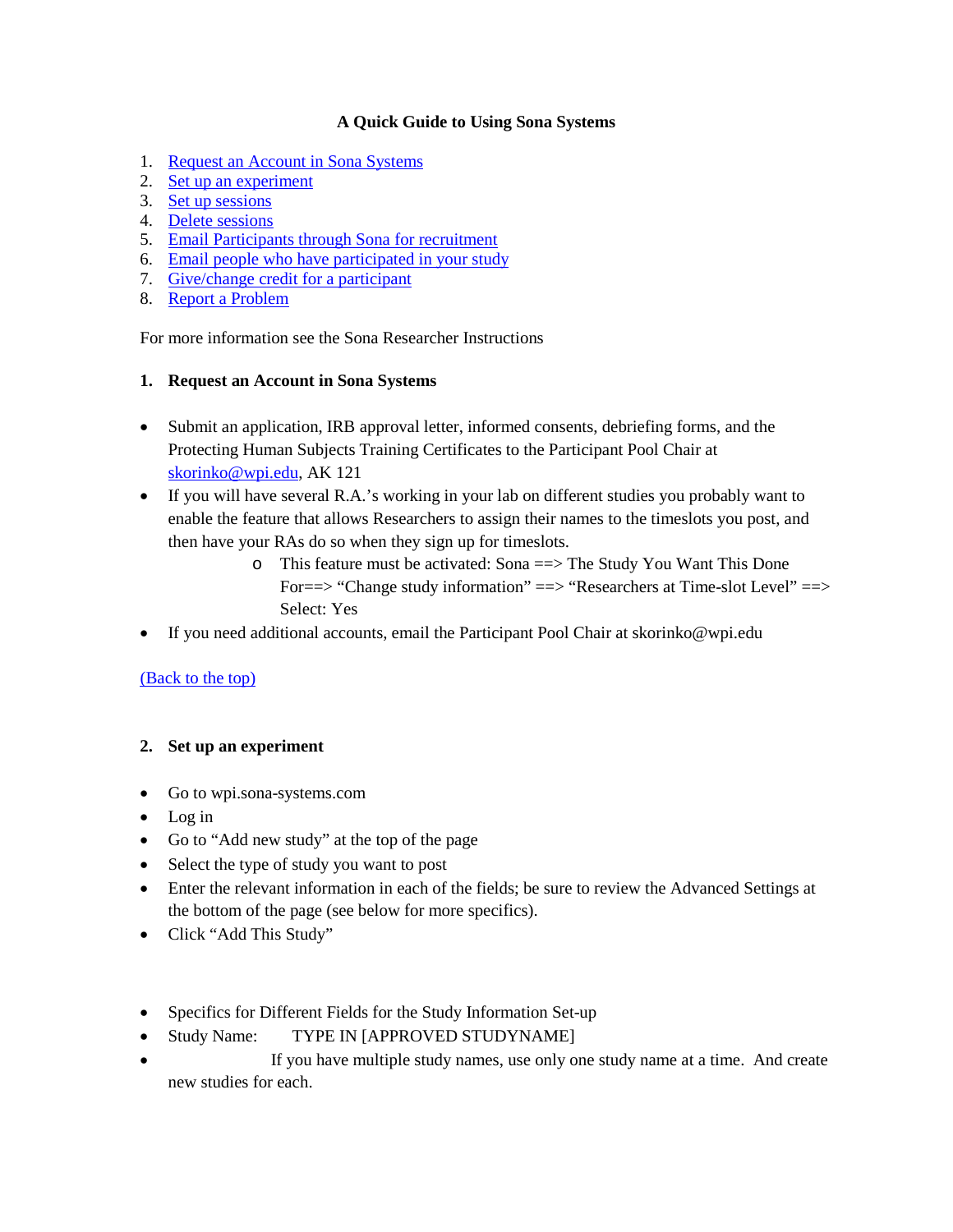- Eligibility Req: LEAVE "None" unless absolutely necessary. (Researchers are encouraged to use Pretest restrictions instead, see below)
- Duration: TYPE IN the time that the study takes in 30 minute increments (e.g, 30 Minutes, 60 Minutes, etc.)
- Credits/Pay: TYPE IN [CREDITS for the study]. (1 credit = 1 experiment. If you have a study longer than 1 hour, contact the Participant Pool Chair)
- Preparation: LEAVE "None"
- Researcher: SELECT people who are allowed to add timeslots or modify the study. You must select aresearcher that students can contact
- prior to scheduling appointments. If an appropriate contact does not appear, email the name and email address of the person to skorinko@wpi.edu
- Principal Invest.: SELECT the DIRECT overseer of the study, if available (usually a grad student,otherwise faculty)
- HSC Approval Code: TYPE in your IRB approval number (e.g., 2008-001)
- HSC Approval Expiration: SELECT the last day of the term
- This is the last day appointments **are allowed to be made (i.e. last day of the term).**
- Visible to Stud.: CHOOSE "Yes"
- Active Experiment: CHOOSE "Yes"
- Please look at your sign-up and cancellation settings; change them if they are too conservative or too generous. For sign ups, this means that if a timeslot is for 10am, and the lead time is set for 2 hours, then at 8am that timeslot will disappear and no participants will be able to sign up any longer. This enables your researchers to have ample "lead time" to know when their have to run participants.
	- a. You are in charge of the amount of lead time you allow for sign-ups and cancellations. You can find your current settings by clicking on "Change Study Information." Many people have the lead time set for "24 hours." This is MUCH more time than most studies need (usually my RAs like to know 2 hours be).

## [\(Back to the top\)](#page-0-2)

## <span id="page-1-0"></span>**3. Set up sessions**

- Go to "My Studies" at the top of the page
- Click on "Timeslots" in the entry for the study you want to add timeslots to
- To add one timeslot click "Add a Timeslot" fill in the relevant fields and click "Add This Timeslot"
- To add multiple timeslots click "Add Multiple Timeslots" fill in the relevant fields and click "Add." Confirm your times then click "Add Selected Timeslots"
- Additional Comments/Features:
- Make sure that the duration is equal to the amount of credit being offered (except in the case of multi-session or diary studies). A 1 credit study should not be listed as less than 30 min, etc.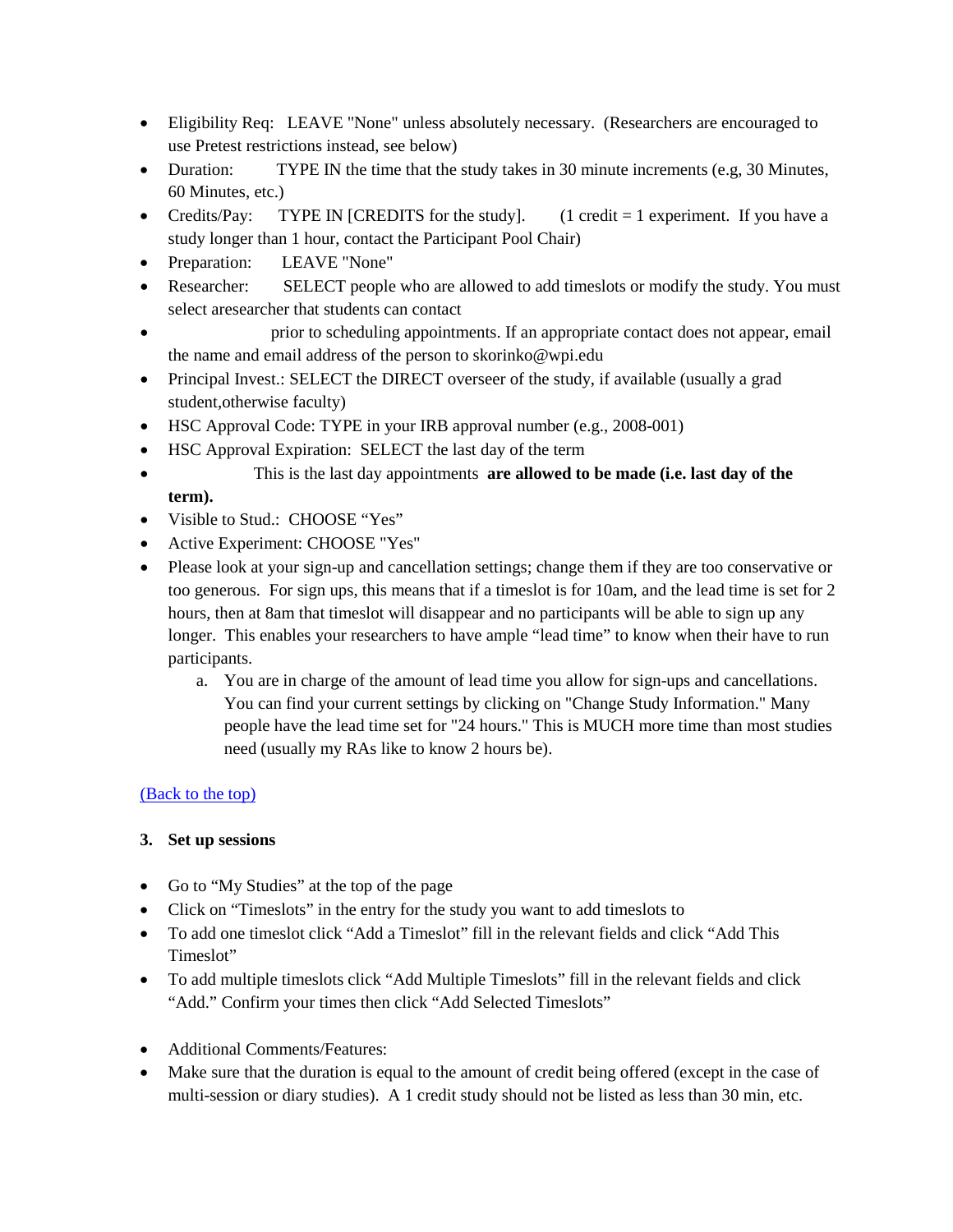- Select the location from the drop-down menu if at all possible. This enables the system to ensure that a given room is not double-booked, and lets other researchers see the schedule for that room.
- Students receive an email both when they sign up and the day before their appointment. This email has the contact information for the listed researcher(s) as well as a reminder of the cancellation deadline.
- When signing up, the research assistants can identify which slots are theirs. This will enable the system to send only them emails that someone has signed up, cancelled, and study reminders. If no specific person is selected, all researchers will be emailed all notices and reminders.
	- $\circ$  This feature must be activated: Sona =  $\geq$  The Study You Want This Done For= $\Rightarrow$ "Change study information" ==> "Researchers at Time-slot Level" ==> Select: Yes.
- Each RA must be given a "researcher" account. Then they must be manually "assigned" to the studies they will work on before they can begin to add appointments on their own. Only the Principal Investigator (PI)--usually the grad student/Faculty in charge of the study--can "assign" the RAs (i.e., they cannot assign themselves). It is done on the Signups Site via the "Change Study Information" link.
	- o Please note: You add researchers by finding their names on a scroll-down list and doing a "ctrl/click" to highlight their name. Before logging off, be sure to check that all researchers you added remained highlighted. If they are NOT highlighted, they will not be entered.

```
•
```
# [\(Back to the top\)](#page-0-2)

## <span id="page-2-0"></span>**4. Delete sessions**

• To delete sessions click on "Delete Multiple Timeslots" then select the timeslots you want to delete and click "Delete Selected Timeslots"

## [\(Back to the top\)](#page-0-2)

## <span id="page-2-1"></span>**5. Email Participants through Sona for recruitment**

\*\*Remember that mass emails will be monitored by the administrator. You should not be emailing the pool too frequently and you should be only emailing 50% of the population!

- Go to the top tab labeled "Prescreen results"
- Click on the blue link labeled "Prescreen Qualification Analysis"
- Select your criterion. To send to all participants in the system select "Gender" then click both "male" and "female".
- Write text in the text box provided
- Send email by clicking "Send Messages" at the bottom of the screen

## [\(Back to the top\)](#page-0-2)